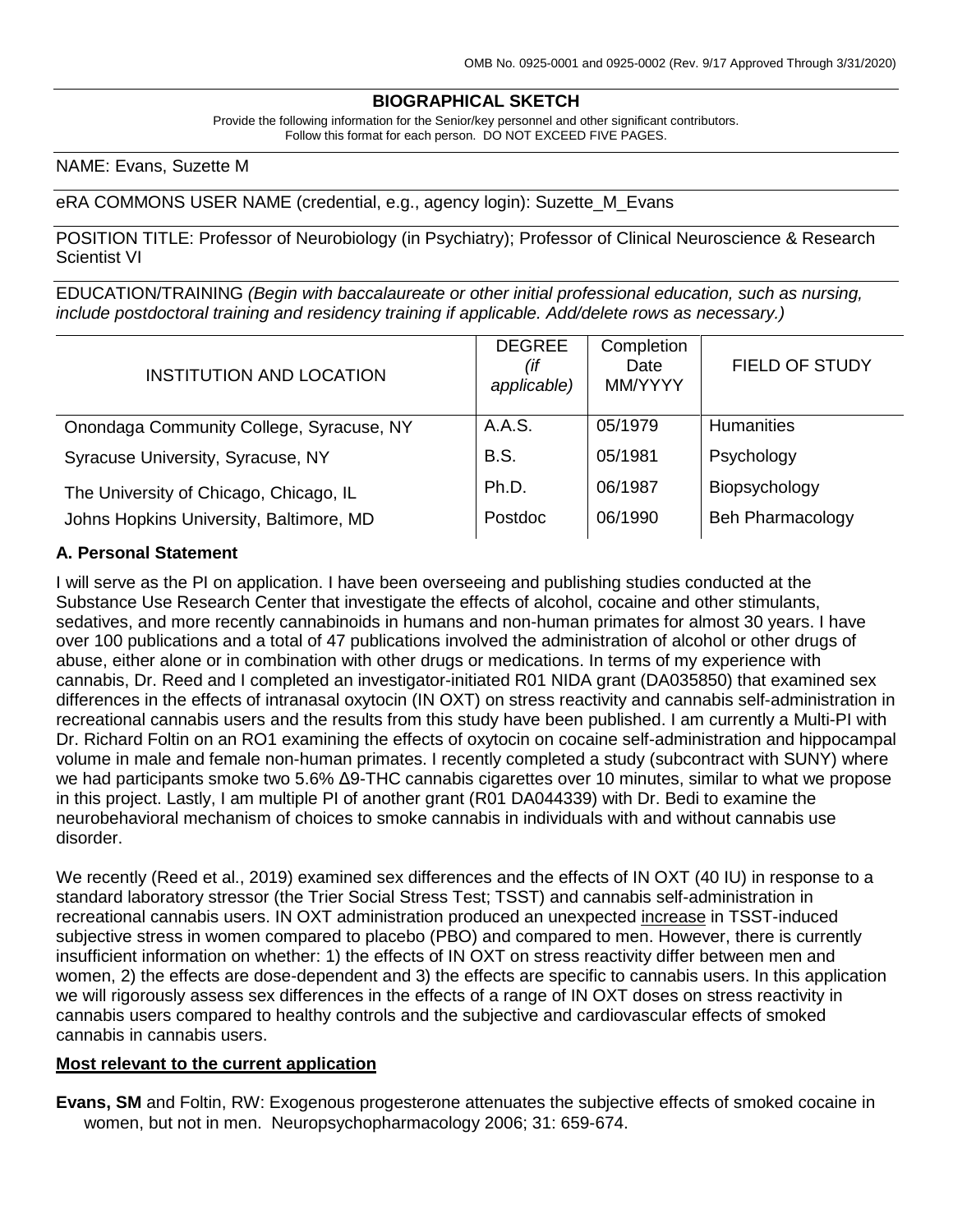- Comer, S.D., Cooper, Z.D., Kowalczyk, W.J., Sullivan, M.A., **Evans, S.M**., Bisaga, A.M. and Vosburg, SK. Evaluation of potential sex differences in the subjective and analgesic effects of morphine in normal, healthy volunteers. Psychopharmacology. 2010; 208: 45-55. PMCID: PMC332072.
- Reed, S.C., Levin, F.R., **Evans, S.M.** The effects of progesterone pretreatment on the response to oral damphetamine in women. Hormones & Behavior 2010; 58: 533-543. PMCID: PMC2916024.
- Reed, S.C., Haney, M., Manubay, J., Campagna, B.R., Reed, B., Foltin, R.W., **Evans, S.M.** Sex differences in stress reactivity after intranasal oxytocin in recreational cannabis users. Pharmacology, Biochemistry and Behavior, 2019; 176:72-82. PMCID: PMC6383670.

#### **B. Positions and Honors**

### Positions and Employment

- 1990-1992 Addiction Research Center, National Institute on Drug Abuse, Baltimore, MD, Clinical Pharmacology Branch, Staff Fellow. 1992-1998 Research Scientist III, Division on Substance Abuse, The New York State Psychiatric Institute (NYSPI), New York, NY
- 1992-2000 Assistant Professor of Behavioral Biology, Department of Psychiatry, College of Physicians and Surgeons at Columbia University, New York, NY
- 1998-1999 Research Scientist IV, Division on Substance Abuse, NYSPI, New York, NY
- 1999-2004 Research Scientist V, Department of Psychiatry, NYSPI, New York, NY
- 1999-2006 Associate Professor of Clinical Neuroscience Department of Psychiatry, College of Physicians and Surgeons of Columbia University, New York, NY
- 2004-present Research Scientist VI, Department of Psychiatry, NYSPI, New York, NY
- 2006-present Professor of Clinical Neuroscience, Department of Psychiatry, Columbia University Medical Center, New York, NY

#### Honors and Awards:

| 1988 | <b>CPDD Travel Award</b> |
|------|--------------------------|
|------|--------------------------|

- 1990 NIDA-sponsored CPDD Travel Award
- 1991 ACNP Travel Award
- 1992 APA Young Psychopharmacologist Award

## **C. Contribution to Science Directly Related to this Application**

## *1. Vulnerability to Drug Abuse: The Role of the Menstrual Cycle and Gonadal Hormones*

For the past 20 years, my research focus has been examining vulnerability to drug abuse in various subgroups of women at increased risk for drug abuse. Further, rather than ignoring the menstrual cycle, I embraced the opportunity to examine the role of the menstrual cycle on the response to drugs. Our study in 2002 was one of the first to demonstrate that the positive subjective effects of smoked cocaine were attenuated during the luteal phase of the menstrual cycle when progesterone levels are elevated. This has become a seminal paper and has been one of my most cited publications. Since then, I have gone on to examine the role of progesterone on the response to cocaine and amphetamine. I have over 20 publications that have focused exclusively on females (both human and non-human) and/or the role of the menstrual cycle.

a. **Evans, S.M.**, Haney, M. and Foltin, R.W.: The effects of smoked cocaine during the follicular and luteal phases of the menstrual cycle in women. Psychopharmacology 2002; 159: 397-406.

b. Reed, S.C., Levin, F.R., and **Evans, S.M.** The effects of progesterone pretreatment on the response to oral d-amphetamine in women. Hormones & Behavior. 2010; 58: 533-543. NIHMSID: 197786; PMCID: PMC2916024.

c. Reed, S.C., **Evans, S.M.**, Bedi, G., Rubin, E. and Foltin, R.W.: The effects of oral micronized progesterone on smoked cocaine self-administration in women. Hormones & Behavior 59: 227-235, 2011. PMCID: PMC3040275.

d. **Evans, S.M.** and Levin, F.R. Response to alcohol in women: Role of the menstrual cycle and a family history of alcoholism. Drug Alcohol Depend. 2011; 114: 18-30. NIHMSID: 235550; PMCID: PMC3017640.

## *2. Sex Differences in Response to Drugs of Abuse*

While I have been recognized as an expert in the area of drug abuse in women and the role of the menstrual cycle, it just as important to directly examine males and females under the same experimental conditions. To this end, Drs. Comer, Bisaga and I had a grant that examined potential sex differences and hormonal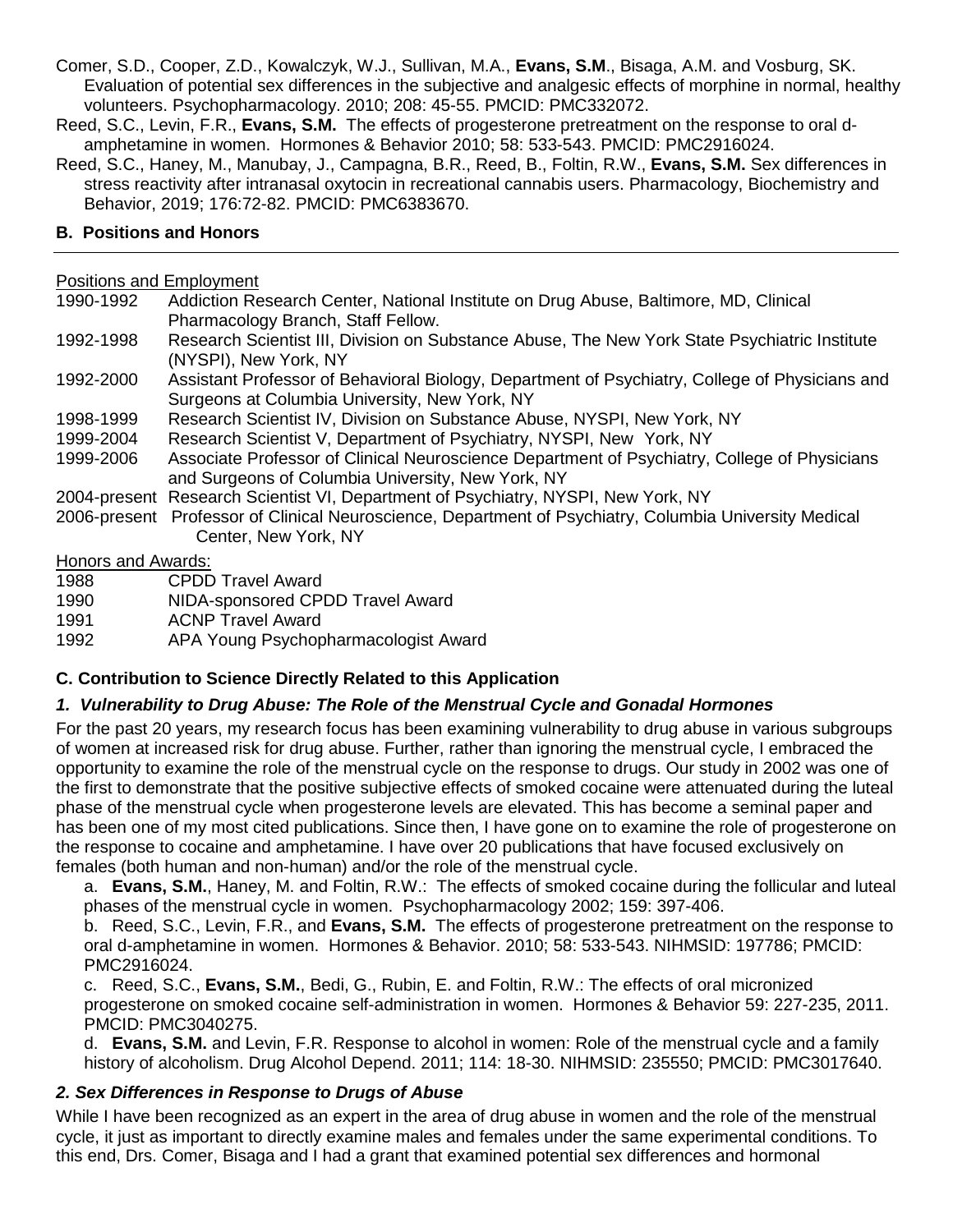influences on the response to laboratory-induced pain. I had another grant with Dr. Reed that examined sex differences on impulsivity and stress in cocaine abusers. Further, in collaboration with Dr. Reed, I was PI on a grant to elucidate sex differences in the role of stress and intranasal oxytocin on marijuana self-administration in marijuana users. To date, I have 8 publications that have directly compared males and females. My goal as a scientist is explore the role of *sex as a biological variable*, an important area that is largely ignored, but can have important implications with respect to treatment outcomes.

- a. **Evans, SM**, Haney, M, Fischman, MW and Foltin, RW: Limited sex differences in response to binge smoked cocaine use in humans. Neuropsychopharamcology 1999; 21: 445-454.
- b. **Evans, SM** and Foltin, RW: Exogenous progesterone attenuates the subjective effects of smoked cocaine in women, but not in men. Neuropsychopharmacology 20006; 31: 659-674.
- c. Collins S.L., **Evans S.M**., Foltin R.W. and Haney M. Intranasal cocaine in humans: Effects of sex and menstrual cycle. Pharmacol. Biochem. Behav. 2007; 86: 117-124. PMCID: PMC1852487.
- d. Comer, S.D., Cooper, Z.D., Kowalczyk, W.J., Sullivan, M.A., **Evans, S.M**., Bisaga, A.M. and Vosburg, SK. Evaluation of potential sex differences in the subjective and analgesic effects of morphine in normal, healthy volunteers. Psychopharmacology. 2010; 208: 45-55. PMCID: PMC332072.

# *3. Behavioral Pharmacology of Cocaine in Humans*

I have published other studies examining the effects of cocaine in humans, including the effects of medications in the laboratory and the clinic. Currently, I am involved in a large project with Dr. Foltin examining multiple components of impulsivity in cocaine users. Again, my research with cocaine is translational from non-human primates, to the laboratory and to the clinic. I have over 20 publications that involve human cocaine users.

- a. **Evans, S.M.**, Levin, F.R., Fischman, M.W. and Foltin, R.W.: Smoked cocaine self-administration in females and voucher incentives for abstinence. J. Substance Abuse 1998; 10: 143-162.
- b. Collins, S.L., Levin, F.R., Foltin, R.W., Kleber, H.D. and **Evans, S.M.**: Response to cocaine, alone and in combination with methylphenidate, in cocaine abusers with ADHD. Drug Alcohol Depend. 2006; 82: 158- 167. PMID: 16213109.
- c. Foltin RW, Haney M, Rubin E, Reed SC, Vadhan N, Balter R, **Evans SM**. Development of translational preclinical models in substance abuse: effects of cocaine administration on cocaine choice in humans and non-human primates. Pharmacol Biochem Behav. 2015; 134:12-21. PMCID: PMC5846106.
- d. Reed, S.C. and **Evans, S.M.** The effects of oral d-amphetamine on impulsivity in smoked and intranasal cocaine users. Drug Alcohol Depend. 2016; 163:141-152. PMCID: PMC4880502.

## *4. Behavioral Pharmacology of Alcohol in Vulnerable Subgroups and Potential Medications*

I have had an interest in alcohol research, primarily related to vulnerability to alcohol abuse among subgroups of individuals at increased risk, including women, individuals with a family history of alcoholism and individuals who are moderate/heavy drinkers and women with a family history of alcoholism. Although women generally drink less than men, this gap is decreasing, and women progress to problematic alcohol use more rapidly than men. I have conducted several other studies that involved alcohol drinkers, from light drinkers to those who met criteria for an Alcohol Use Disorder. To date, I have 8 publications that examined the effects of alcohol alone, and in combination with other medications. I have also conducted several other studies that involved alcohol drinkers, from light drinkers to those who met criteria for an Alcohol Use Disorder. In total, I have published 46 papers that directly involved the administration of alcohol or other drugs of abuse, either alone or in combination with other drugs or medications, to humans.

- a. **Evans, SM** and Levin, FR: Response to alcohol in females with a paternal history of alcoholism. Psychopharmacology 2003; 169: 10-20.
- b. **Evans, SM** and Levin, FR: Differential response to alcohol in light and moderate female social drinkers. Behavioural Pharmacology 2004; 15: 167-181.
- c. **Evans, SM**, Levin, FR, Brooks, DJ, Garawi, F: A pilot double-blind treatment trial of memantine for alcohol dependence. Alc. Clin. Exp. Res. 2007; 31: 775-782.
- d. **Evans, S.M.** and Bisaga, A.: Acute interaction of baclofen in combination with alcohol in heavy social drinkers. Alc. Clin. Exp. Res. 2009; 33: 19-30. PMCID: PMC2626149.

# *5. Impulsivity*

Over the last 10 years, I incorporated impulsivity into my research since that is a core feature of alcohol and drug use. Since impulsivity is a multidimensional construct, I include both self-report and a range of behavioral tasks. A strength of my research is that I measure impulsivity while participants are under the influence of drugs. I have 4 papers measuring impulsivity.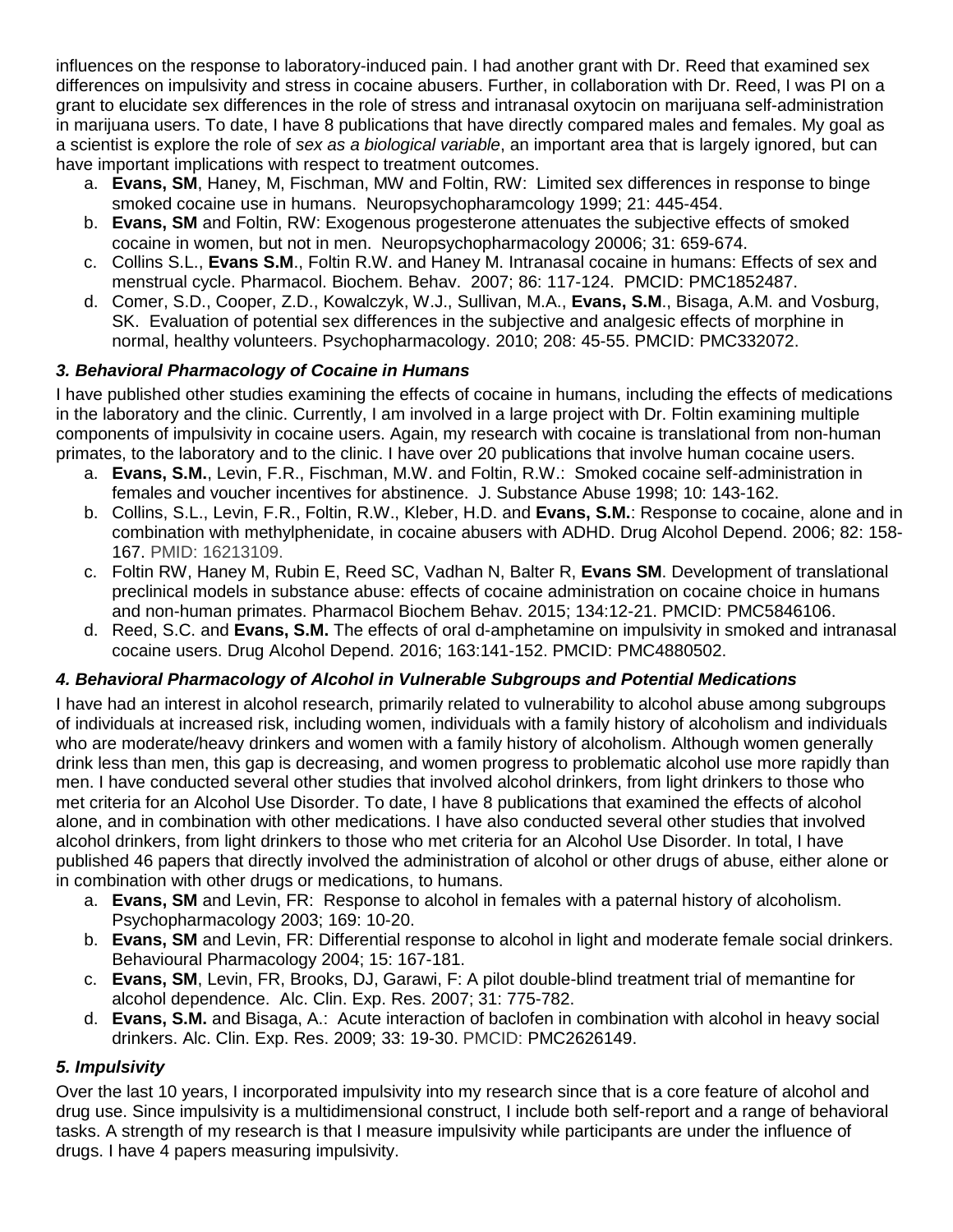- a. Reed, S.C., Levin, F.R., **Evans, S.M.** The effects of progesterone pretreatment on the response to oral d-amphetamine in women. Hormones & Behavior 2010; 58: 533-543. PMCID: PMC2916024.
- b. Reed, S.C., Levin, F.R., **Evans, S.M.** Alcohol increases impulsivity and abuse liability in heavy drinking women. Exp. Clin. Psychopharmacol. 2012; 20, 454-465. PMCID: PMC3598581.
- c. Reed, S.C. and **Evans, S.M.** The effects of oral d-amphetamine on impulsivity in smoked and intranasal cocaine users. Drug Alcohol Depend. 163:141-152, 2016. doi: 10.1016/j.drugalcdep.2016.04.013. PMCID: PMC4880502.
- d. Sysko, R, Ojserkis, R, Schebendach J, **Evans, SM**, Hildebrandt, T, Walsh, BT. Impulsivity and test meal intake among women with bulimia nervosa. Appetite 2017; 112: 1-8. PMCID: PMC5344707.

For my bibliography (over 100 peer-reviewed publications) see: <http://www.ncbi.nlm.nih.gov/pubmed/?term=Evans+Suzette+M>

## **D. Additional Information: Research Support and/or Scholastic Performance**

Ongoing Research Support:

R21AA027392 (Clelland) 07/01/17 thru 06/30/22 NIAAA

A Novel Personalized Approach towards Treating Negative Symptoms and Reducing Alcohol Abuse in patients with Comorbid AUD and Schizophrenia

The goals of this study are to explore whether COMT enzyme activity is associated with alcohol-use disorder in patients with schizophrenia. In a naturalistic study, we will then test whether some medication can alleviate negative schizophrenia symptoms in patients self-medicating with alcohol due to their COMT enzyme activity. Role: Co-investigator

R01 DA044339 (Bedi/Evans) 07/01/17 thru 06/30/22 NIDA

Neurobehavioral Mechanism of Choices to Smoke Cannabis in Cannabis Use Disorder This project, focusing on cannabis smokers, will investigate the brain and behavioral mechanisms of choices for cannabis and an alternative reward in cannabis smokers with and without Cannabis Use Disorder. Role: Multi-PI (with Gillinder Bedi Psy.D.)

R01 DA041543-01A1 (Evans/Foltin) 09/01/17 thru 05/31/23 NIDA

Antecedents and Consequences of Cocaine Taking: Impact of Oxytocin Oxytocin (OXT), a peptide hormone associated with social attachment, has recently been shown to modulate drug self-administration. We propose a prospective study on the effects of social status and cocaine selfadministration on OXT levels and HC volume in baboons and, reciprocally, the effects of manipulating OXT on cocaine self-administration. This proposal will contribute critical information about the neurobiological determinants and consequences of cocaine abuse and will provide an empirical basis for the development of biologically informed treatments based on the oxytocin system. Role: Multi PI (with Richard Foltin, Ph.D.)

#### U54 DA037842-02 (Levin) 09/01/14 thru 06/30/20 (NCE)

Shared Pharmacotherapeutic Strategies for Cannabinoid & Opioid Use Disorders The Pilot Project Core provides support for pilot projects in order to promote innovative and exploratory research in a rapid manner to move the field forward. The Administrative Core provides centralized coordination of all Center resources and support services, including the structured meetings. Role: Director of Pilot Project Core & Co-Director of Administrative Core

R01 DA035846-01A1 (Foltin/Wang) 04/01/14 thru 03/31/20 (NCE) NIDA

Impulsivity in Cocaine Abusers: Relationship to Drug Taking and Treatment Outcome The purpose of this study is to propose a model that will identify four latent factors related to 'Impulsive Choice' derived from neurobehavioral domains that are commonly used to assess impulsive choice. We will compare